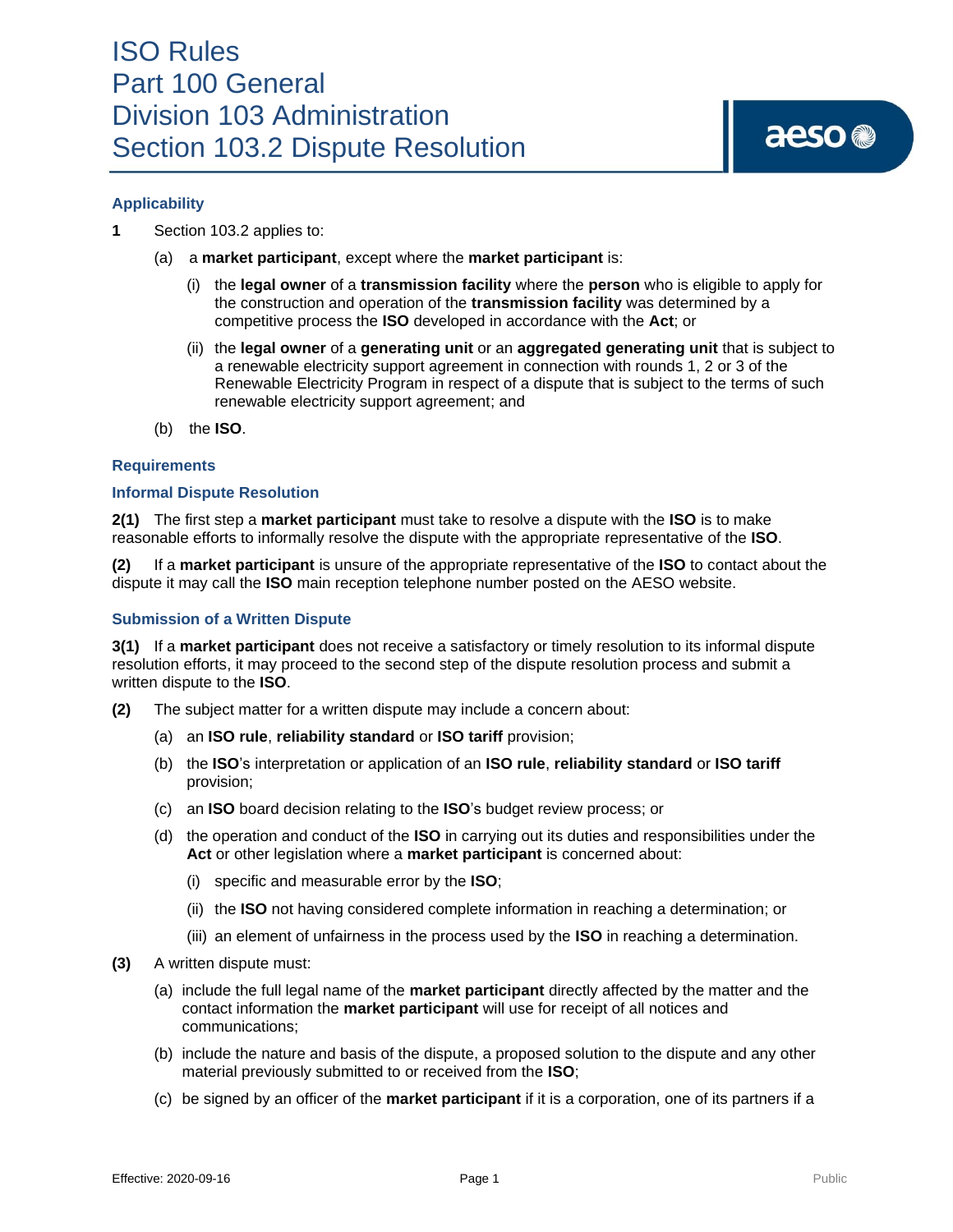### ISO Rules Part 100 General Division 103 Administration Section 103.2 Dispute Resolution

# aeso<sup>®</sup>

partnership, or by the **market participant** personally if an individual person;

- (d) be submitted to the **ISO** at its head office, attention "ISO General Counsel"; and
- (e) be submitted to the **ISO** within 30 **business days** of an **ISO** board decision, if the dispute is regarding a decision concerning the **ISO**'s budget review process.

#### **Acknowledgement of Receipt**

**4** Within 10 **business days** of receiving the written dispute, the **ISO** general counsel must respond to the **market participant** in writing, acknowledging receipt of the written dispute and identifying the **ISO** vice president accountable for handling the dispute.

#### **Review of a Written Dispute**

**5(1)** In the case of a written dispute related to the budget review process, the **ISO** board must, within 30 **business days** of the **ISO** general counsel issuing the acknowledgment of receipt, review the dispute and advise the **market participant** in writing of its decision regarding the matter in dispute.

**(2)** In the case of all other written disputes, the **ISO** vice president accountable for the dispute must, within 30 **business days** of the **ISO** issuing the acknowledgment of receipt, review the dispute and advise the **market participant** in writing of the **ISO** decision, including reasons, regarding the matter in dispute.

**(3)** If a written dispute is not resolved to the **market participant**'s satisfaction, the **market participant** may:

- (a) agree with the **ISO** to seek resolution through a mediation or arbitration process; or
- (b) pursue any other remedies available to it under the law, including filing a complaint with the **Commission** or **Market Surveillance Administrator**, or commencing a court action.

#### **Assumption of Resolution**

**6(1)** If a **market participant** does not object to the **ISO**'s written decision regarding a dispute within 30 **business days** of the delivery of the written decision, the **ISO** may close the dispute file.

**(2)** The file closing does not prevent the **market participant** or the **ISO** from initiating discussions regarding the matter in the future.

#### **No Delay**

**7** The initiation of a dispute resolution process under this Section 103.2 will not entitle a **market participant** to withhold or delay payment of any amounts due and owing to the **ISO**, nor will it stay the implementation of an **ISO** determination pending resolution of the dispute.

#### **Record Retention**

**8** The **market participant** and the **ISO** must each create and maintain their own records in relation to a dispute.

#### **Revision History**

| Date       | <b>Description</b>                                              |
|------------|-----------------------------------------------------------------|
| 2020-09-16 | Revised the Applicability section to create exception 1(a)(ii). |
|            | Administrative amendments.                                      |